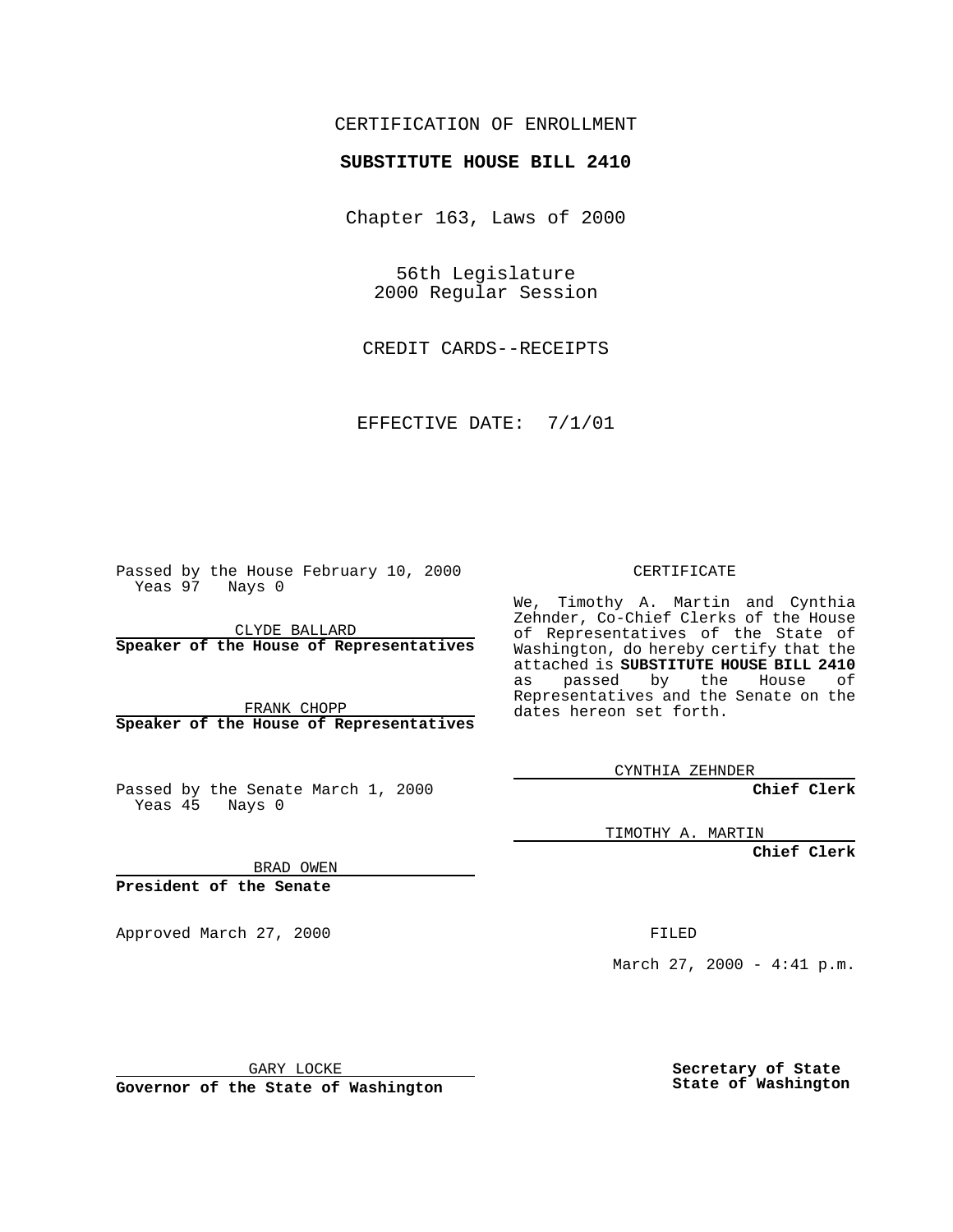## **SUBSTITUTE HOUSE BILL 2410** \_\_\_\_\_\_\_\_\_\_\_\_\_\_\_\_\_\_\_\_\_\_\_\_\_\_\_\_\_\_\_\_\_\_\_\_\_\_\_\_\_\_\_\_\_\_\_

\_\_\_\_\_\_\_\_\_\_\_\_\_\_\_\_\_\_\_\_\_\_\_\_\_\_\_\_\_\_\_\_\_\_\_\_\_\_\_\_\_\_\_\_\_\_\_

Passed Legislature - 2000 Regular Session

## **State of Washington 56th Legislature 2000 Regular Session**

**By** House Committee on Financial Institutions & Insurance (originally sponsored by Representatives Lovick, Bush, McIntire, O'Brien, Keiser, Edwards, Reardon, Haigh, Schual-Berke, Scott, Stensen, Rockefeller, Kenney, Thomas, Morris, Wood, Regala, Hurst, Ogden, Ruderman and Kagi)

Read first time 02/04/2000. Referred to Committee on .

 AN ACT Relating to credit cards; adding a new section to chapter 63.14 RCW; creating a new section; and providing an effective date.

BE IT ENACTED BY THE LEGISLATURE OF THE STATE OF WASHINGTON:

 NEW SECTION. **Sec. 1.** (1) The legislature finds that credit is an important tool for consumers in today's economy, particularly the use of credit cards. The legislature also finds that unscrupulous persons often fraudulently use the credit card accounts of others by stealing the credit card itself or by obtaining the necessary information to fraudulently charge the purchase of goods and services to another person's credit card account. The legislature intends to provide some protection for consumers from the latter by limiting the information that can appear on a credit card receipt.

 (2) No person that accepts credit cards for the transaction of business shall print more than the last five digits of the credit card account number or print the credit card expiration date on a credit card receipt to the cardholder.

 (3) This section shall apply only to receipts that are electronically printed and shall not apply to transactions in which the